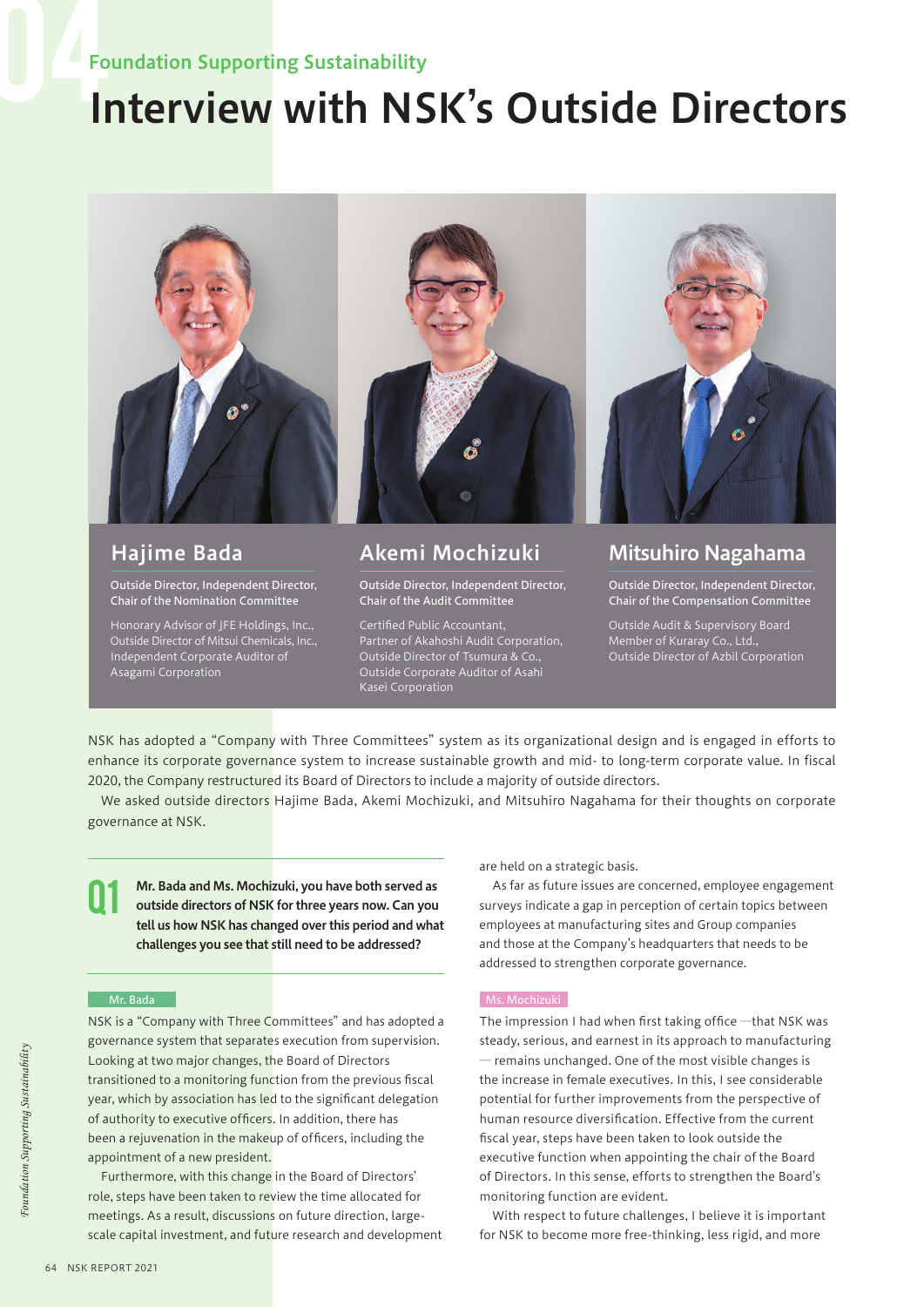flexible. This will allow employees to increasingly enjoy work, which in turn will help spur growth.

Mr. Nagahama, it is now one year since you first took office. What do you think is expected of you as an NSK outside director? Q2

#### Mr. Nagahama

Following a recent amendment to Japan's Corporate Governance Code, greater emphasis has been placed on the appointment of outside directors who possess experience in corporate management. On this point, the corporate management expertise of NSK's outside directors is a major characteristic of the Board's composition. Except for Ms. Mochizuki, who is a specialist in accounting and taxation, all the Company's outside directors have experience in corporate management. As the only person with a financial sector background, I believe that my role is to contribute from the perspective of finance and capital markets as opposed to general management.

Discussions at Board of Directors' meetings are free and open. A lot of time is spent on future strategies with in-depth discussions. Considering its monitoring function, the Board oversees the duties of executive officers. As an outside director, I am working to acquire more information and knowledge in related fields to add value to the Board's discussions.

How is the expertise and experience of the five outside directors being utilized in the context of NSK's governance and the effectiveness of the Board of Directors? Also, what specialized expertise, if any, is needed in the future? Q3

#### Mr. Bada

This is the first time for me to serve on a Board where outside directors are in the majority, and I am finding it an interesting experience. I think it is important to see how information on the execution of business is brought to a Board that is mainly composed of outside directors. This is an issue that cannot be determined by rules alone. Information must be sorted in accordance with the culture of the company and past performance. In my three years of experience here at NSK, I can say that the Company has done a good job in this regard. For example, the Board is immediately advised when an employee is infected with COVID-19. While this is not necessarily information that needs to be conveyed to outside directors, I believe there is considerable merit in staying on top of trends regarding the pandemic. It is unfortunate that COVID-19 has restricted people's movement and prevented us from visiting plants and the Group's overseas bases. It is important for us to maintain a direct link to local information, which cannot be achieved through remote meetings. With this notable exception,

I believe that the information provided to management is both accurate and precise. I would assert that this is essential for a board of directors that consists mainly of outside directors and that NSK has cleared this prerequisite.

 One other key element is how to connect the Board of Directors with the executive function. With the power to veto a project or transaction, a board with a majority of outside directors bears a heavy responsibility. It is vital that outside directors are aware of this responsibility and engage in discussions and make decisions accordingly.

Meanwhile, there are other issues that need to be considered and addressed. From the previous fiscal year, the Board of Directors has begun to hold strategic discussions on the Company's long-term policy goals and R&D themes. As a matter of course, NSK's midterm management policy is resolved by the Board of Directors. Accordingly, outside directors must address this important decision responsibly. As such, outside directors must take all necessary steps to study and improve their knowledge of the industry in which NSK operates and the directions taken by competitors to engage in fruitful deliberations. Of the Company's five outside directors, one or two are replaced each year. As a result, it is difficult for newly appointed outside directors to grasp the whole picture in the first year. When discussing strategy, we need to have a system in place so that outside directors, especially in their first or second year, can catch up. Without such a system, it will be difficult for every member of the Board to fully participate in deliberations.

#### Ms. Mochizuki

Excluding myself, all the outside directors on NSK's Board have served as top executives at major companies. They have a wealth of experience and the ability to look ahead to see how matters should be managed and what problems might arise in certain cases. From a variety of perspectives, the Board continues to function extremely well. In addition to creating a forum that is conducive to the lively exchange of opinions, the Board has put in place an environment where these opinions can be well received throughout the Company. Steps have also been taken to better



NSK REPORT 2021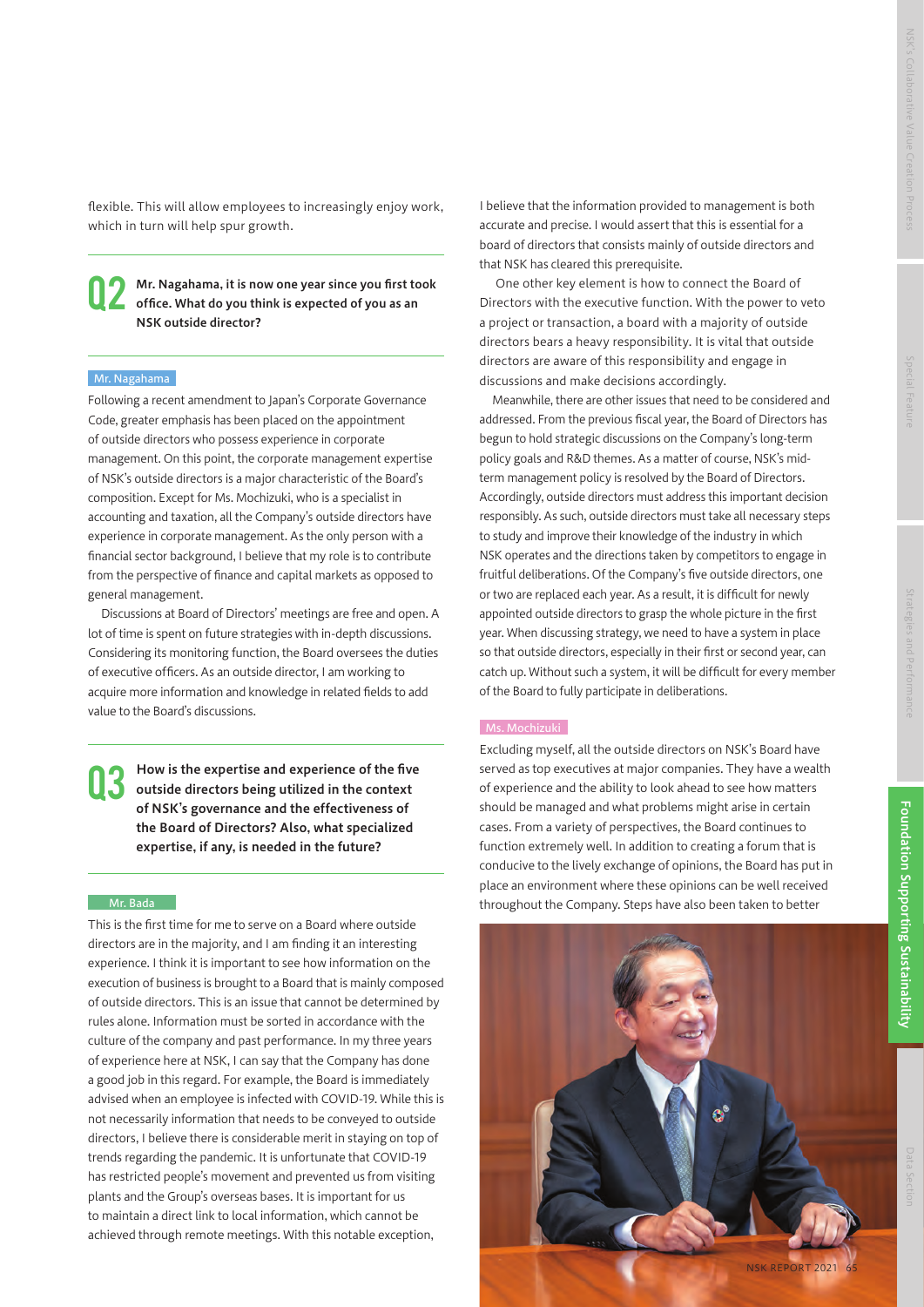## Interview with NSK's Outside Directors Foundation Supporting Sustainability



organize the many items that were previously placed on the Board's agenda. Meetings are shorter than when I first took office, and we can now delve more deeply into the essence of each issue and discuss them in a concise manner. In this regard, I believe that NSK maintains a highly sophisticated Board of Directors.

As Mr. Bada mentioned, it is extremely important that information is relayed in an appropriate manner for outside directors to properly fulfill their role. While I am still in the process of figuring out how information should be conveyed, and how best to gather data, other outside directors with management experience are extremely adept at both.

As for the expertise needed in the future, I believe that the experience and skills inherent in NSK's current Board are more than sufficient to examine and deliberate on a variety of matters. Having said this, I suspect that if engineers and research scholars were to join the Board, NSK would be able to take on a host of new challenges.

#### Mr. Nagahama

The point made by Mr. Bada is an extremely important one. Given the 5:4 composition of NSK's current Board, the majority held by outside directors is extremely thin. Arguably, the burden that falls on this single director difference is extremely heavy. Considering the Board's primary monitoring function, it is vital that we obtain accurate information in a timely manner to make important decisions appropriately. Of course, we receive reports on important matters from executives throughout the Company in a timely and appropriate manner. I dare say, however, the potential still exists for information to fall between the cracks. Based solely on a healthy suspicion and a modicum of doubt, this is a difficult point to fully address as an outside director. Although it might sound like a bit of a cliché, I believe that the proper and timely receipt of accurate information is underpinned by NSK's unique corporate culture and climate nurtured over a long period. NSK's corporate culture of "dependability, honesty, and integrity" that runs throughout all levels of the organization,

including executive officers, employees, and affiliated company staff, is an extremely valuable asset. I am grateful to be able to fulfill my mission as an outside director based on an unwavering trust in this culture.

Looking at the expertise required of outside directors, NSK's current complement includes former executives from a wide range of industries. This enables the Board to point out and deliberate on issues from a variety of angles. Nevertheless, I think there is still some expertise that would benefit the Company. But I recognize that covering every base is unrealistic. I believe it is important to maintain a framework in which a limited number of outside directors can map out a path for NSK's future, while maintaining a balance in their composition, and provide appropriate advice on how to best navigate the external environment. In that light, I feel the current composition is ideal.

What did the Nomination Committee focus on in the lead-up to the change in president this fiscal year? Also, what are the Compensation Committee's thoughts on the current compensation system? Q4

#### Mr. Bada

The first major task for the Nomination Committee is to determine the Board's composition. Defining the function of the Board of Directors is critical in securing a majority of outside directors. As such, discussions were held with executive officers over the previous two fiscal years, which resulted in the current structure.

As far as the appointment of each president is concerned, deliberations on the Company's succession plan commenced in 2017 and have continued ever since I became a member of the Nomination Committee three years ago. Reflecting on the steps taken, we first looked at the essential requirement and attributes of a CEO. We then focused on identifying CEO candidates. Initially, the list exceeded 10 possible candidates. Through a process that included the evaluation of a consulting company, as well as further education and training, we finally narrowed the list to a few names.

Hearings were conducted at every stage of the process with members of the Nomination Committee including myself voicing their opinions on the results and all relevant information including the evaluation of the consulting company. Based on all the aforementioned, a decision was made on the current CEO.

Whether it is the selection of a director or the CEO, it is critical to put in place a system of checks that ensure that the selection process is codified and properly carried out. Another key factor is to ensure that each selection and the selection process are fair and that equal opportunities are provided.

Previously, the outgoing president would carefully examine the individual attributes of a candidate. This included his or her personality, attitude toward work, and ability to respond to a wide range of circumstances. The outgoing president was therefore the final arbiter. Taking into consideration potential issues regarding transparency and impartiality, steps were taken to establish the